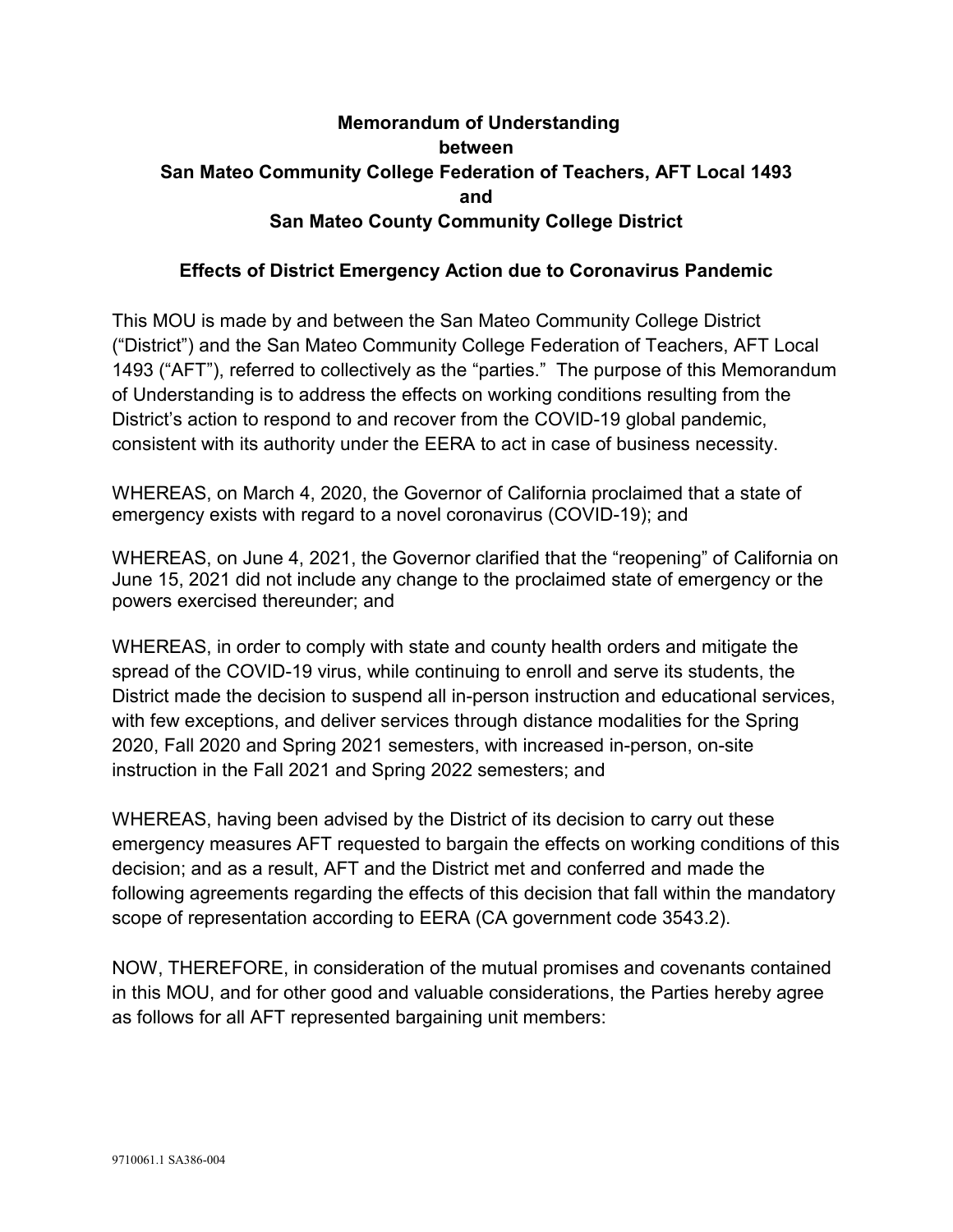## **1. Temporary Measure with No Binding Effect.**

The Parties acknowledge and agree that the current transition to an online service format is temporary, and for the sole purposes of implementing preventative measures in compliance with the applicable sheltering in place orders and limiting the spread of COVID-19, while continuing to provide instruction to the students of the San Mateo Community College District. These measures, and the terms of this agreement, shall apply through May 31, 2022. In the event the District determines that distance education or other emergency measures must continue after this date, the parties will meet and confer at AFT's request to address the effects of these further emergency measures on members' working conditions.

## **2. Provision of Information.**

The District shall provide the AFT with the following information as soon as it becomes available, and shall provide timely updates to the extent it changes:

- A. The list of classes/courses identified for remote and in-person instruction.
- B. A list of Spring 2022 classes/courses which the District cancels.
- C. The corresponding bargaining unit members assigned to each class/course that is transitioned or cancelled, date of cancellation and enrollment.

## **3. Leaves.**

- A. The District shall provide the following: All leaves as required pursuant to Cal/OSHA.
- B. Faculty scheduled to teach sections scheduled as fully in-person, hybrid or HyFlex (as opposed to fully online), and who must quarantine due to COVID-19, or care for a family member who is required to quarantine or isolate due to Covid-19 will coordinate with their Dean to either 1) identify a substitute to cover the in-person instruction for the duration of the required quarantine, or 2) transition to synchronous on-line instruction per CCCCO Memorandum FS 21-09 – RE: Attendance Accounting Guidance for Transitions to In-Person Instruction (attached). It is up to the faculty member to determine their ability to continue delivering instruction while in quarantine, or to require a substitute due to the severity of illness or other issues.
- C. Faculty who must quarantine because of an on-campus exposure will not draw from their accrued sick time.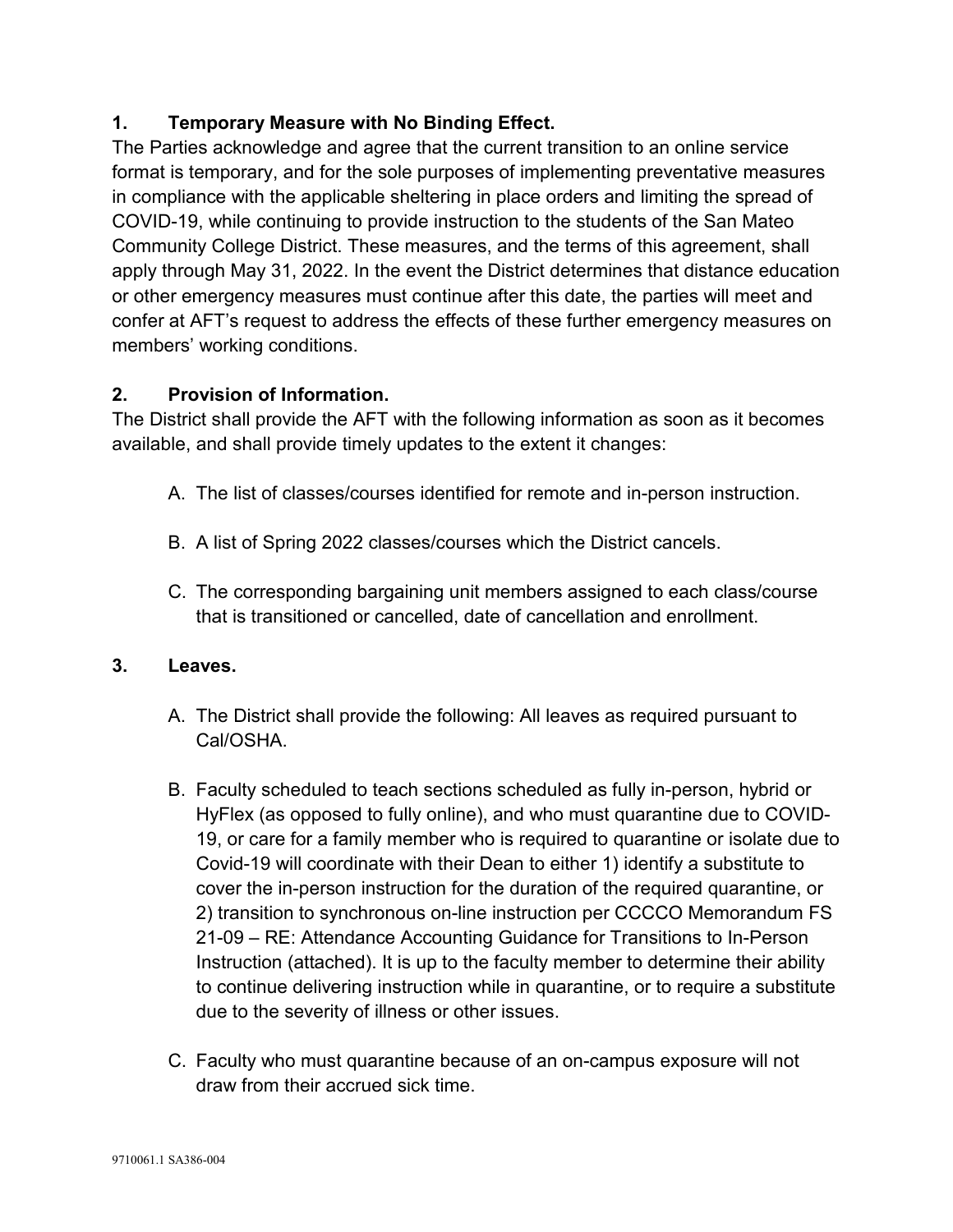- D. Faculty who need to take sick leave in order to care for a household member who contracts Covid-19 or have a school-age child who cannot attend school due to a Covid-19-related issue and do not have enough accrued sick leave available may participate in a program into which other faculty may donate sick days. The District will establish by January 13, 2022 a process by which faculty can donate to and access donated sick leave in accordance with the above criteria.
- E. Adjunct Faculty whose face-to-face classes get started and are later canceled by the District at some point after census to comply with a SMCH directive or safety protocol will be fully compensated for the canceled course. If a course is suspended—meaning the class will be continued with the same students in the future—the faculty member will be paid the pro-rated amount of the course that was taught up to the time it was suspended.
	- 1. Faculty who will be meeting for face-to-face instruction in order to complete courses that started in Spring 2022, and were suspended, will be compensated on a pro-rated basis for the portion of the course(s) that they will teach in Fall 2022. The faculty member teaching the suspended course will be given the right of first refusal to teach the remainder of the course. If the course is rescheduled for a semester or term later than Fall 2022, the faculty member shall receive compensation for an additional 4 hours at the special rate.
	- 2. Further, where a faculty member is hired to complete a suspended course that the faculty member began teaching in Spring 2022, the fully completed course will be credited to the Spring 2022 semester, for the purpose of calculating the faculty member's load. This means that the resumed portion of the course shall not count toward the faculty member's 67 % cap on load in the semester of completion. It is expressly understood that this agreement precludes AFT from relying on such assignments to assert that a faculty member was assigned a load greater than a 67%.
	- 3. The District will inform affected employees of their right to file for workers compensation as provided in SB 1159.

F. Faculty who receive assignments during the period covered by this MOU and who take off days (i.e. not working either on or off campus) may use available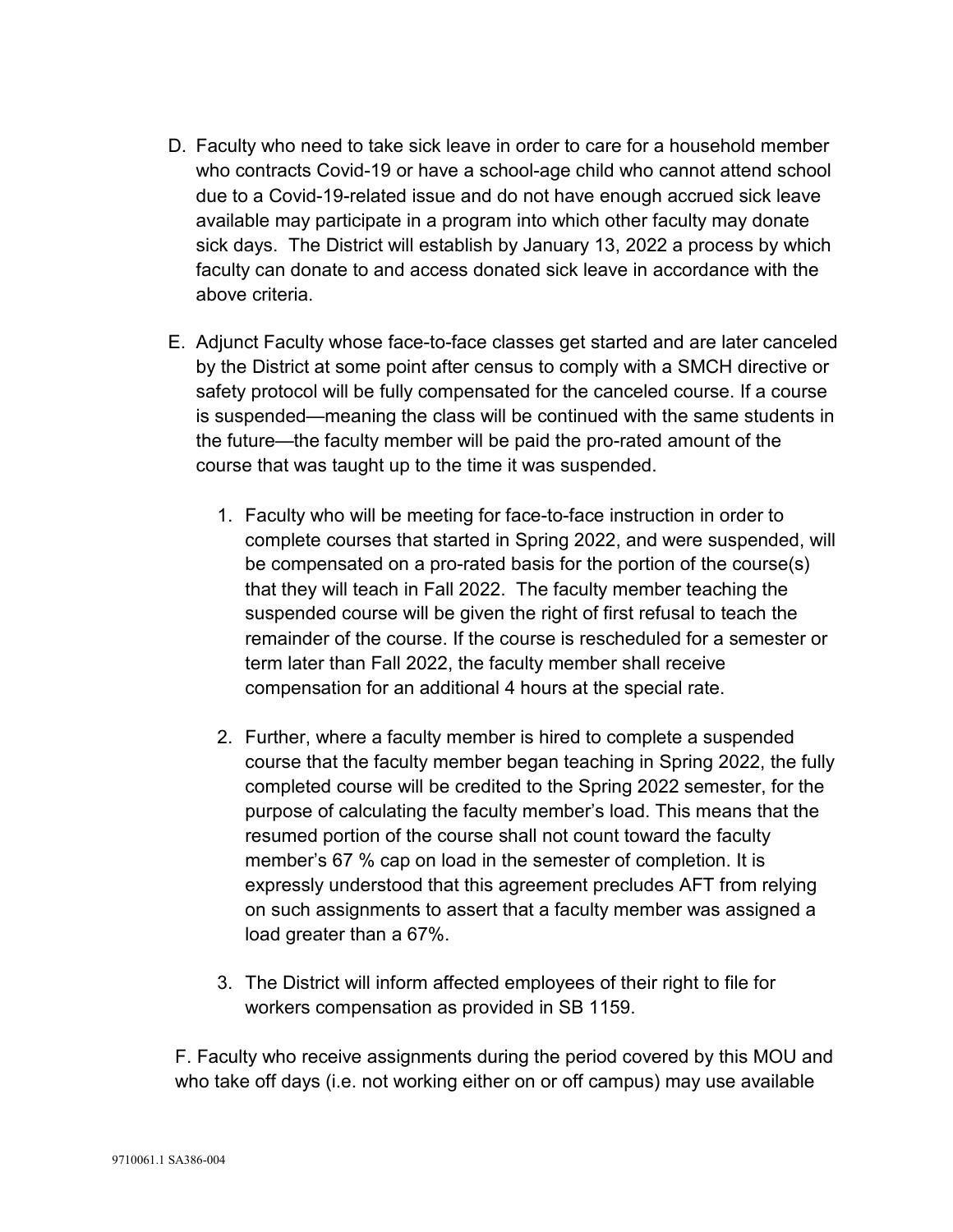sick leave to cover the absence, regardless of the reason. No doctor's note is necessary.

## **4. District Supports For Transition to Distance Modalities**

- A. The District shall support faculty in transitioning their classes and noninstructional assignments to distance modalities by providing support to discuss technological adoption, lesson planning, student contact, assignments, or other questions regarding the development or delivery of distance modalities.
- B. The District will continue to provide tech support to faculty through the District's ITS portal.
- C. The District will provide regular outreach to students, informing them how to access tech support, and that synchronous tech support for students is available between the hours of 9:00 a.m. and 9:00 p.m.
- D. The District has, and will continue to provide training, materials, and other resources required to prepare and implement such a program, including trainings and information regarding various tools for remote instruction, including use of CANVAS and ZOOM. For trainings other than QOTL faculty will be compensated for participating in these trainings at the special hourly rate, if it has been determined by the appropriate administrator that the training is appropriate, applicable and necessary.
- E. The District will compensate faculty for out of district provided trainings recommended by the District at the special hourly rate if it has been determined by the appropriate administrator that the training is appropriate, applicable and necessary.
- F. Pursuant to the current distance education MOU between the parties, faculty are being compensated for participation in 25 hours of QOTL training. Faculty who participate in any other training provided by the District regarding the use of distance modalities, for which faculty are not being separately compensated, may count that time as flex without preapproval.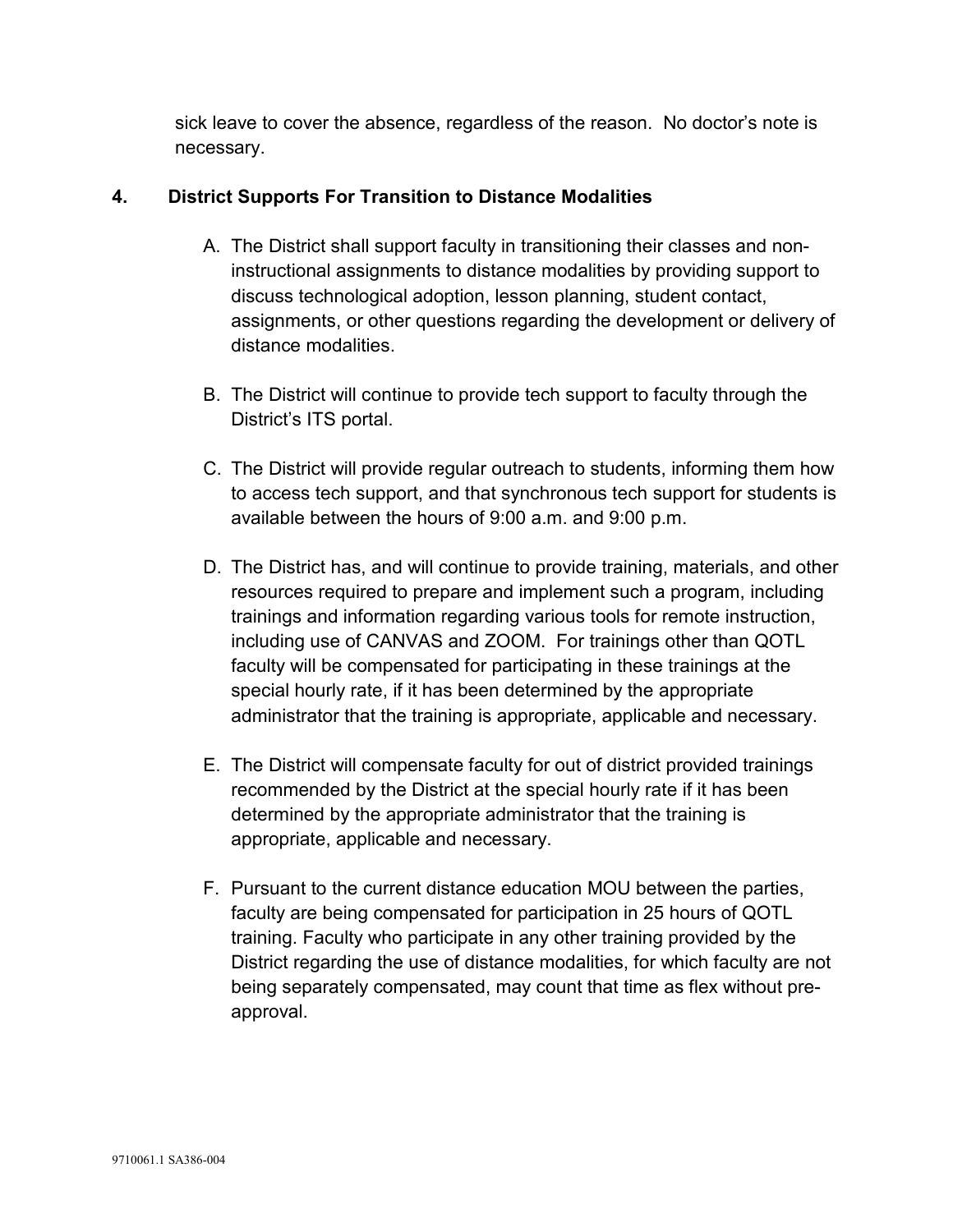- G. District will accept documented training for on-line teaching that a faculty member has taken at another district that the DE Coordinator determines to be equivalent to the 25-hour QOTL Training.
- H. The District shall provide training and equipment consistent with the San Mateo County Health Order to faculty who serve in non-classroom environment and will be required to be on campus (such as, but not limited to, medical professionals and early childhood educators).

#### **5. Spring 2022 Workload and Compensation**

A**.** Faculty shall receive compensation at the special rate for six hours for each course converted for the first time by that faculty member to a distance modality in the Spring 2022 term. Course refers to each unique course as listed in the course catalogue.

Faculty who converted a course to a distance modality in Spring 2022, who also worked on the course conversion during QOTL training, are entitled to compensation for conversion of that course.

Courses that are separately listed in the course catalogue constitute "unique" courses, entitled to the compensation for conversion, even where those separate courses are scheduled to be taught concurrently by the same instructor. However, course numbers that include decimals belong to course families, and the decimal notation serves the purpose of limiting repeatability of these courses; in this case, each course does not constitute a "unique" course and is not entitled to separate compensation. Faculty will receive conversion pay for one course for each course family.

Where a single course is cross listed in another department, the cross listing does not constitute a "unique" course and is not entitled to separate compensation.

- B. Faculty Facilitators who provide the District-authorized 25-hour Quality Online Teaching and Learning (QOTL) training during Spring 2022 shall be compensated at the Lecture Rate for the time spent delivering training.
- C. The District will not compel any instructional faculty member who was scheduled to teach an online section in the Spring 2022 to teach that section in-person. No faculty—instructional or noninstructional will be given an inperson assignment if they cannot be provided with a working environment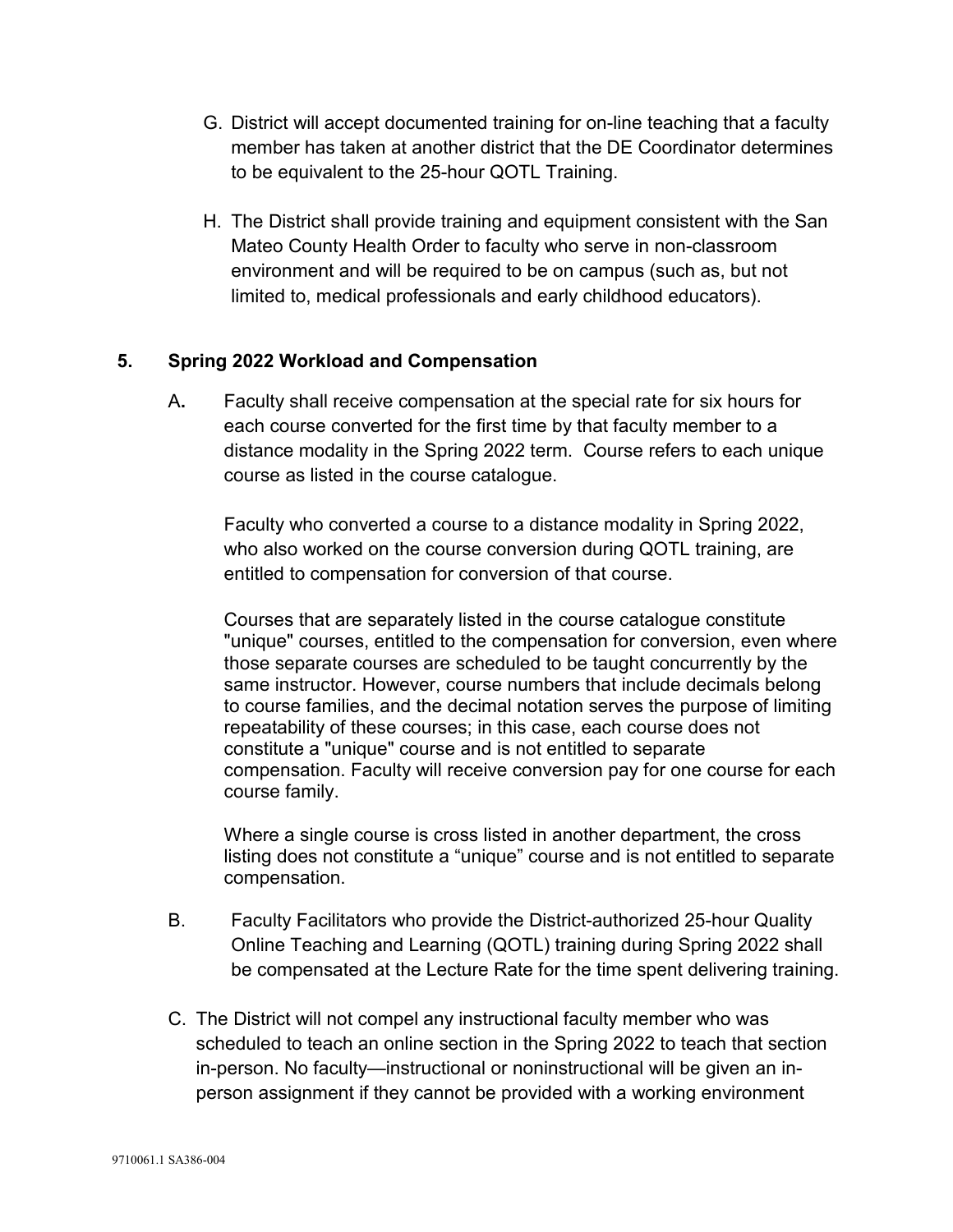that complies with all applicable Cal/OSHA standards. The District will support all faculty, instructional and non-instructional, who do not yet feel comfortable to return to in-person work by informing them of their rights and ask if they want to engage in an interactive process to explore eligibility/availability of reasonable accommodations for medical conditions of the faculty member or an individual for whose care they are responsible, such as but not limited to, working remotely, alternate worksites, flexible scheduling, and leaves of absence. Faculty will have option to perform non-primary duties (i.e. committees, other meetings) as allowable in alternate modalities.

Faculty may not be compelled to teach in HyFlex modality. Faculty who voluntarily teach in a HyFlex modality in Spring 2022 will receive compensation at the special rate for eight (8) hours per unit for each course taught by that faculty member. Course refers to each unique course as listed in the course catalogue. Faculty who are scheduled to teach HyFlex in the Spring 2022 semester may request not to teach the course.

- D. For distance education/online instruction, instruction will continue to be designed to meet stated learning outcomes. The mode of instruction will be left up to the discretion of the instructor, and instructors have the freedom to determine synchronous or asynchronous delivery, except that the supervising administrator will review to ensure the modification
	- 1. Conforms to the following minimum guidance from the SMCCCD Academic Senate:
		- a. To the extent synchronous online classes are scheduled, the instructor has also implemented adaptations for students with difficulty accessing synchronous instruction, as necessary on a case-by-case basis. For the purposes of this MOU "difficulty accessing synchronous instruction" is not limited to issues related to accessing technology, but also includes difficulties due to logistical challenges, such as increased childcare or other family responsibilities, or the lack of a quiet space to participate. The particular adaptation shall be up to the instructor. Examples of adaptations an instructor might consider include, but are not limited to: flexibility in assignment deadlines, allowing for additional make-up exams, supporting students via phone or email, scheduling multiple synchronous opportunities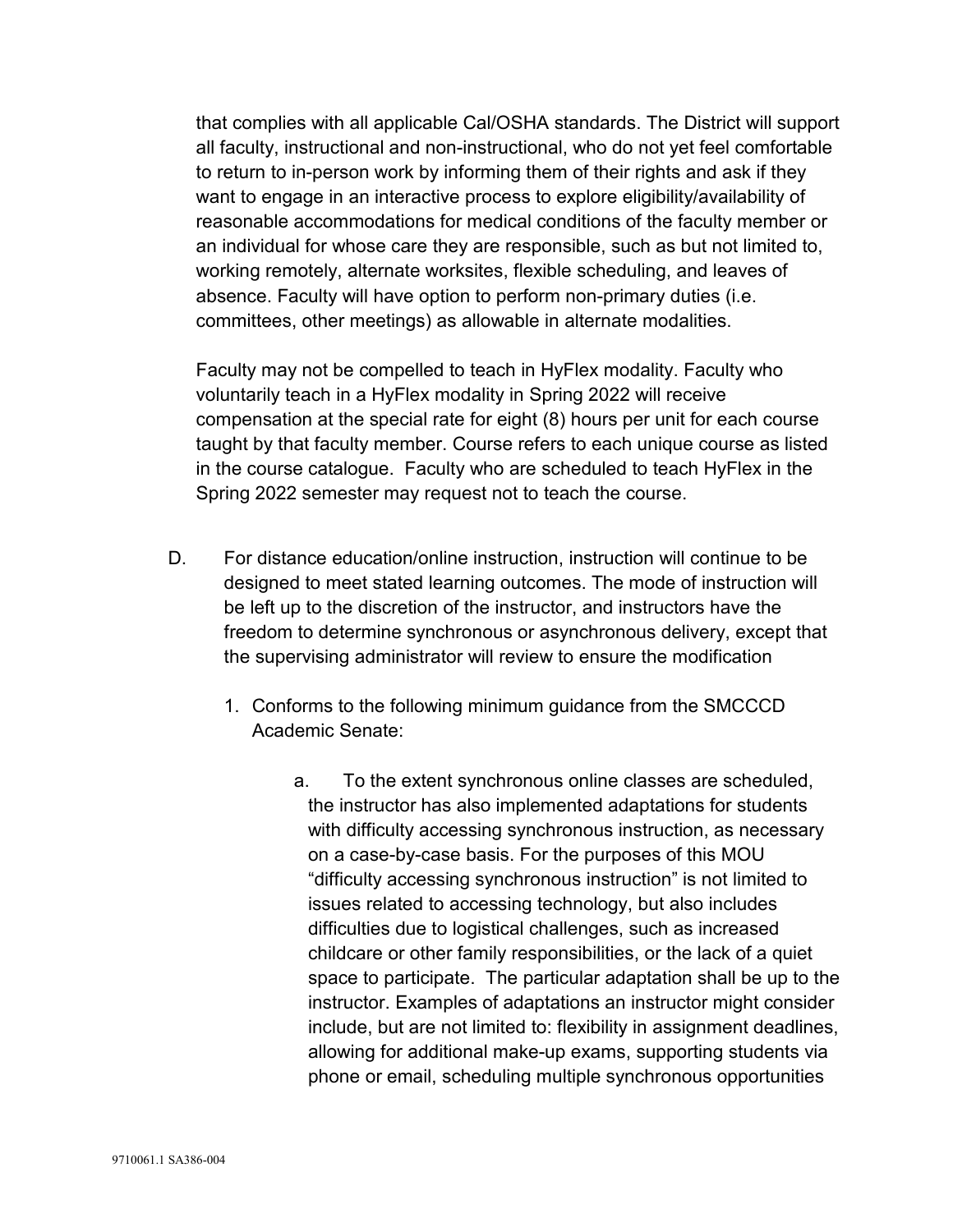that students can select from, and/or being available for quick questions after class via email or phone.

- b. The instructor is not using a "correspondence education" methodology, as described here: https://www.cccco.edu/- /media/CCCCO-Website/Files/Communications/COVID-19/es-20-15-emergency-guidance-for-correspondenceeducation.pdf?la=en&hash=8B362149C24F117C8CD7AA3 951846E05B2FE3731;
- c. The instructor is not solely relying on email interaction to deliver instruction; and
- d. The instructor is not using a platform other than Canvas as a primary point of access.

The Parties expressly acknowledge that this level of review is due to the unique and extraordinary conditions created by the Pandemic and shall terminate upon expiration of this MOU.

- 2. Any schedule modification does not create scheduling conflicts with other classes.
- E**.** Faculty members retain academic freedom and intellectual property rights in modifying their classes for remote instruction, to the same extent as in delivering classroom-based instruction, except that their modifications are subject to review and approval for the limited purposes described in 5.D.1.
- F. Faculty will not be expected to engage in more than two high volume or demand professional duties during the Spring 2022 semester. "High volume/high demand" professional duties are any of the following: Committee service, program review, curriculum development (excluding DE addenda) and SLO's. Faculty evaluations are excluded from the high volume/demand activities. Committees or other professional duties for which the faculty member is already given release time or additional compensation shall not count toward the two-activity expectation. Standing committees of the academic senates will be prioritized over other professional duties. Other professional responsibilities shall not be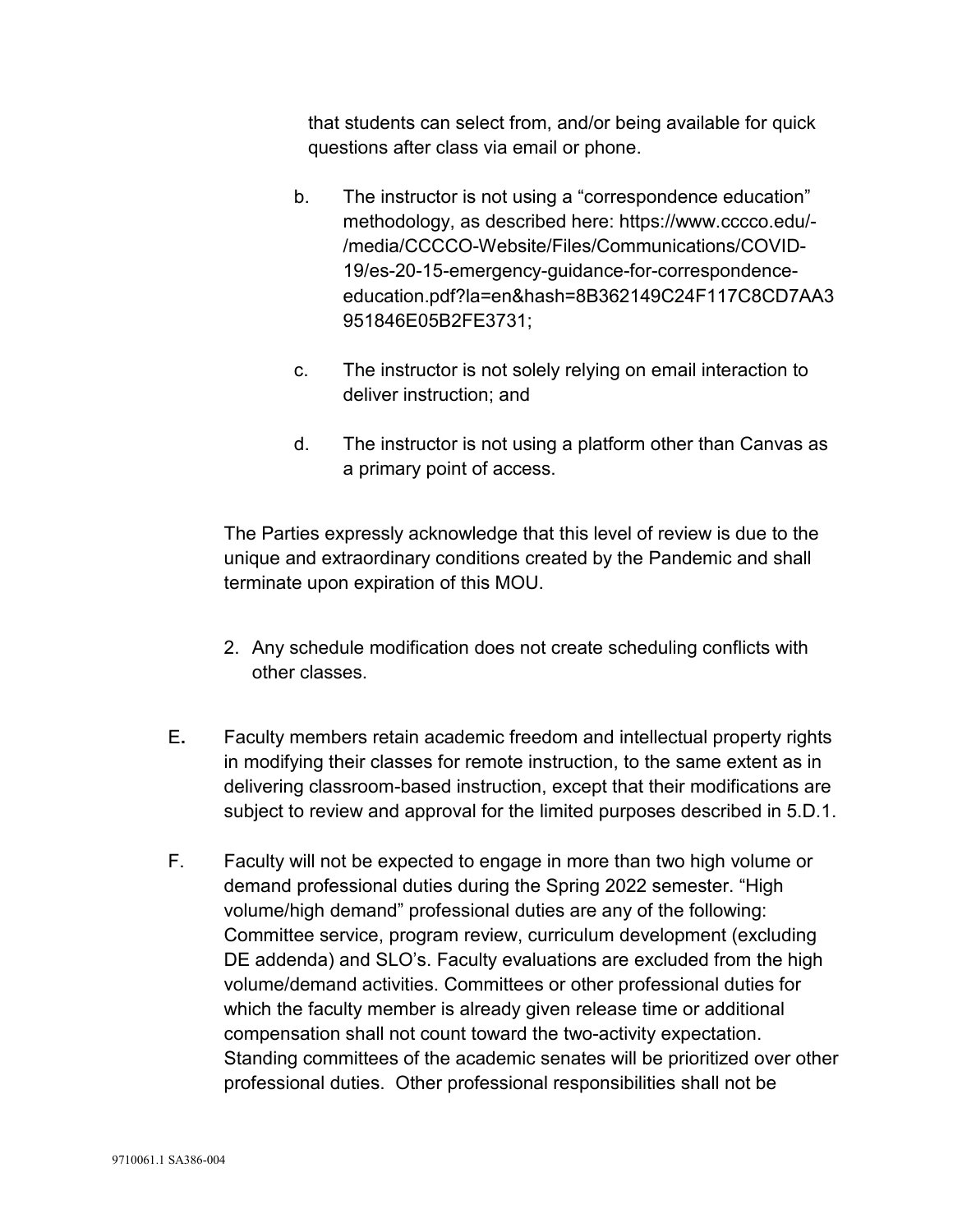assigned until these committees are covered, without the prior approval of the appropriate dean.

- G. It is understood that the scheduling of counseling and librarian services may deviate from their regular scheduling. All scheduling changes of nonclassroom assignments will be mutually agreed between the member and the appropriate supervising administrator.
- H. Full-time non-Instructional faculty will be required to work at least three (3) days per week on their respective campus, except as approved by the Dean, and will have the option to work their remaining scheduled days as remote. Adjunct non-instructional faculty can work up to 50% of their assigned days remote if approved by managers based on program needs.
- I. Bargaining unit members may hold office hours in person or virtually, according to the discretion of the faculty member.
- J. No faculty member will be expected or required to come to campus to the extent such requirement violates the order or recommended protocols of a national, state or local public health official to shelter in place, quarantine or self-isolate, or an individual accommodation required by law. Any employee directed to come to campus will comply with established safety protocols. This MOU does not preclude the District exercising its authority to require employees to provide service as per the California Emergency Services Act and/or in conformance with applicable national, state or local orders. The District will keep faculty informed of the District's health and safety protocols, Cal/OSHA standards, California Department of Public Health guidelines and SMCPH new or modified orders.
- K. For classes that will be conducted face to face, the District will provide options for faculty who are, or care for someone, in a high risk category. Face to face classes will only be offered if the District is able to comply with Cal/OSHA and any applicable SMCPH order. The District will provide PPE, sanitizing gel, etc. for all faculty, who are present on campus, consistent with the SMCPH Order. So long as the Order requires face coverings for all individuals in public areas, faculty will be expected to arrive to work wearing a faculty-supplied face mask.
- L. If there is restricted access to campus in conformance with the San Mateo County Orders, faculty who must retrieve items form their offices in order to provide remote instruction (i.e. delivery of instruction would otherwise be impossible) shall be provided access to their offices to retrieve those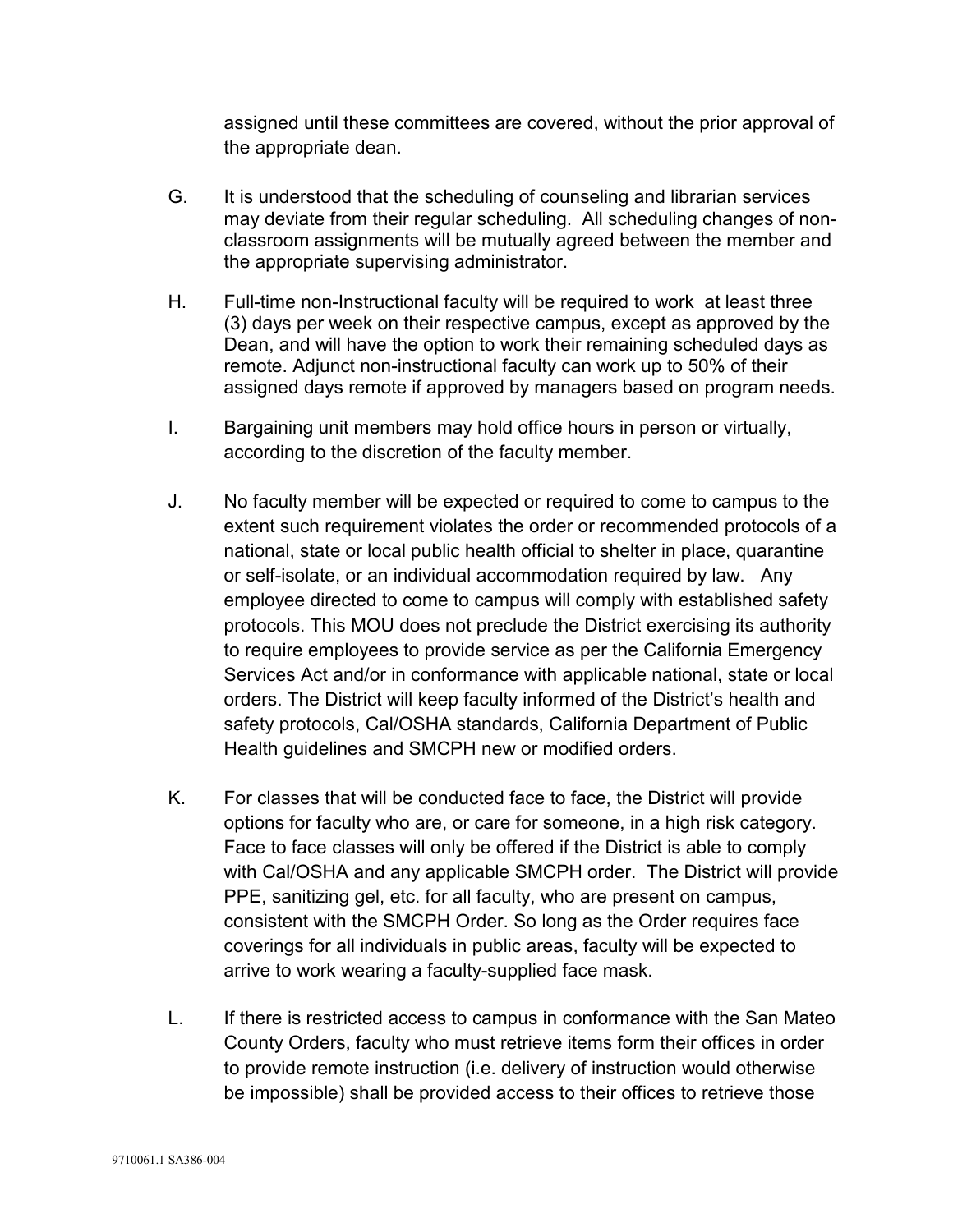items. Access will be arranged in advance so that the District can ensure compliance with social distancing and all other best safety practices

- M. The District shall provide reasonable accommodations for remote work as required by State and Federal law and 2009 EEOC guidance for pandemic: [https://www.eeoc.gov/facts/pandemic\\_flu.html.](https://www.eeoc.gov/facts/pandemic_flu.html)
- N. The District shall comply with AB 685 and OSHA's Covid-19 Emergency Temporary Standards. The District shall inform faculty how requirements will be enforced, and provide a building map and confirm that the process and procedures established in the District's Recovery Plan relating to the use of all indoor spaces meet all public health requirements relating to COVID-19. Individual faculty will not be responsible for ensuring employees' compliance with District requirements or for the discipline of students who do not comply with District requirements. Faculty members concerned about the safety of their workspace may request an inspection, which will be provided. Any faculty may request an N-95 mask for use at work and it will be provided. The District shall continue to collaborate, and cooperate fully, with San Mateo County Public Health ("SMCPH")—the lead agency responsible for conducting interviews/contact investigations for lab-confirmed COVID-19. This collaboration and cooperation includes:
	- a) Upon notice from SMCPH that identified employees had a sustained, worksite exposure to an individual who has tested positive for COVID-19, the District will immediately notify those employees in a manner that provides them with information to consult with their healthcare provider, while protecting the medical privacy of the infected person;
	- b) Upon notice from SMCPH that it requires the District's assistance in conducting a contact investigation, the District will immediately and fully comply;
	- c) In the event an employee informs the District that the employee received a positive lab-confirmed COVID-19 test, the District will immediately notify and consult with SMCPH.
	- d) Consistent with the methods and practices recommended by SMCPH, the District will clean identified areas of the District's work sites where the infected individual was present.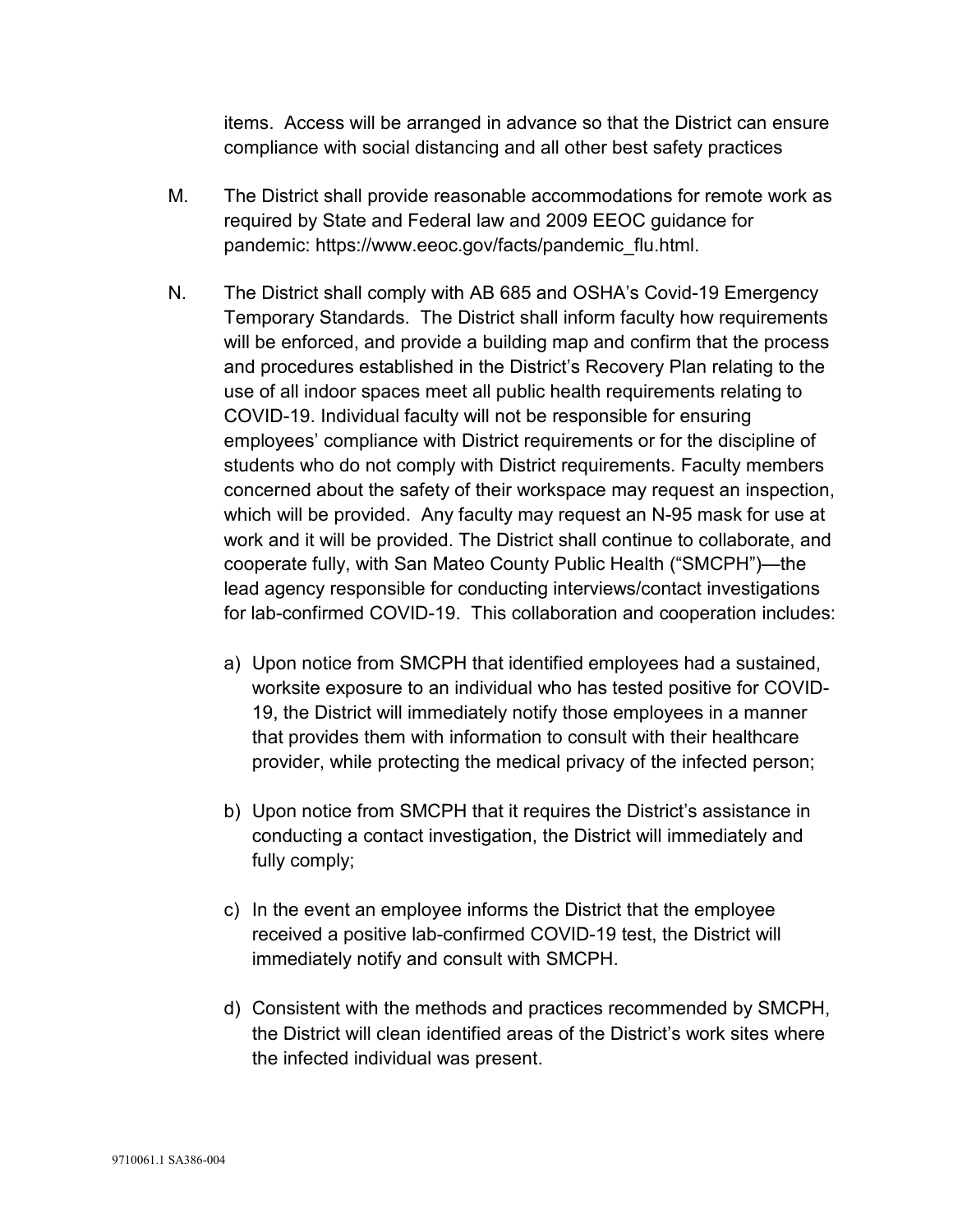- O. Faculty will also get additional weekly compensation for Spring 2022 classes that are larger than this cap as follows:
	- a) For classes with 46-57 students at census or 41-54 at withdrawal, faculty will receive 1.0 hours.
	- b) For classes with 58-69 students at census or 55-69 at withdrawal, faculty will receive 2. 0 hours.
	- c) Classes with 70 or more will follow the large lecture compensation rates set forth in the CBA.
- P. Additional compensation for adjunct faculty teaching face-to-face classes that were previously suspended shall be provided as follows:
	- 1. For courses that started in Spring 2022, faculty will be compensated on a pro-rated basis for the portion of the course(s) that were suspended and are rescheduled for Fall 2022.
	- 2. For Spring 2022 courses that are suspended, faculty will be compensated on a pro-rated basis for the portion of the course(s) that were suspended, and are subsequently rescheduled, as set forth in Article 3.B.4.
	- 3. For Spring 2022 courses that are suspended, the faculty member who taught the Spring 2022 portion will have right of first refusal to teach the rescheduled portion, and receive compensation for an additional 4 hours at the special rate, if rescheduled after the Fall 2022 semester as set forth in Article 3.B.4.
- Q. If a part-time faculty's load falls below 40% due to the cancellation of an in person a class or due to state or county health orders (i.e. shelter-in-place) the part-time faculty member will qualify for half the medical stipend reimbursement.
- R. Not teaching in Spring 2022 does not affect a part-timers position in the seniority list.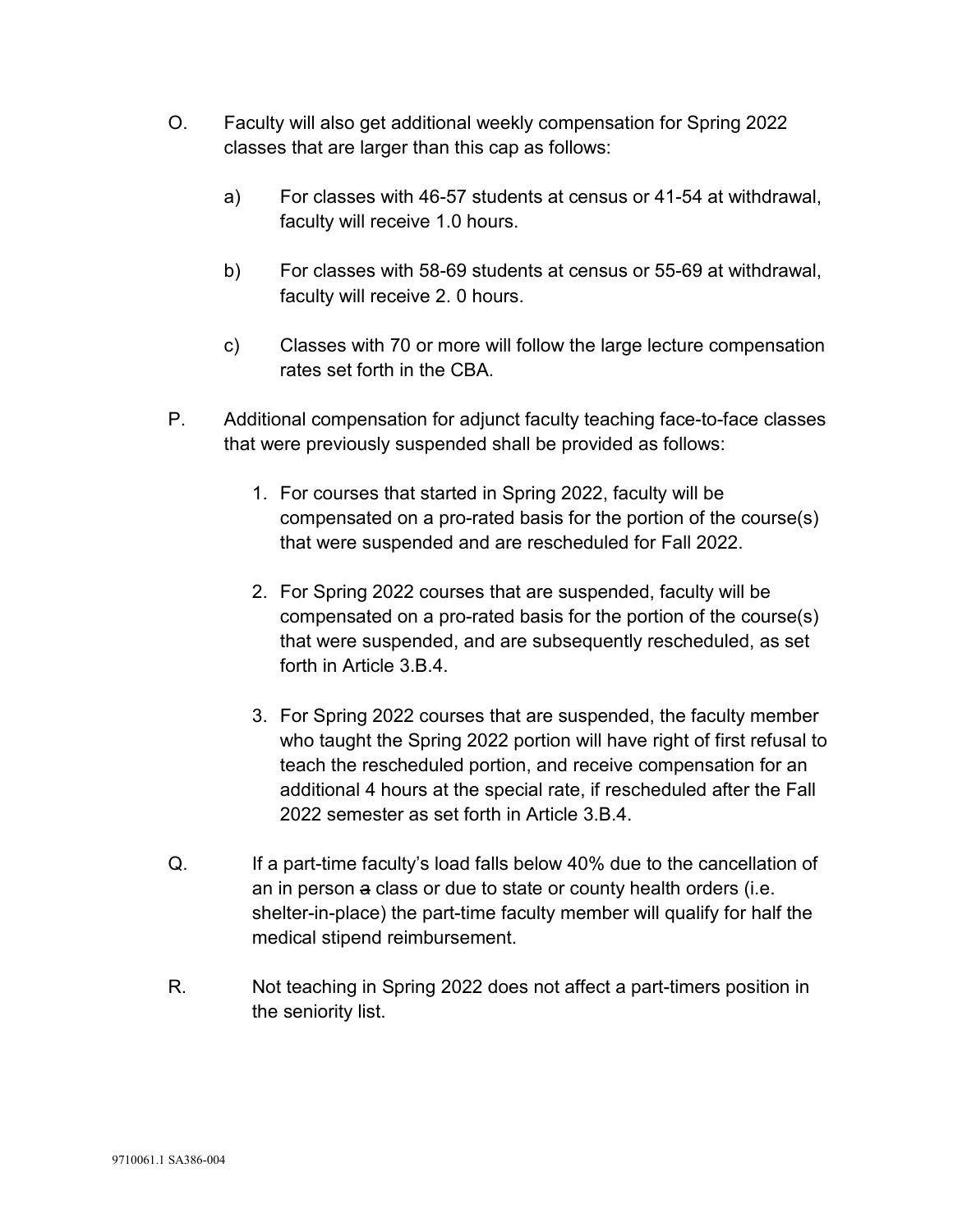- S. Class Cancellations
	- 1. The District's Colleges will organize classes in as efficient a manner as possible consistent with good instructional practices and the needs of students.
	- 2. Classes that achieve an enrollment of at least 10 students will not be cancelled in the Spring 2022 semester.
	- 3. Classes whose cancellation are likely to disrupt students' educational plans will be carefully reviewed with discipline faculty before cancellation, consistent with Board Policy 6.04. Such classes include sequential courses, single sections required for a major and similar courses necessary for students' ability to complete their programs or majors within their current timeline.

#### **6. Faculty evaluations:**

A. Tenured and Part-Time Faculty.

Evaluations for tenured and part-time faculty will re-start in Spring 2022. Faculty who were scheduled for evaluation in the Spring 2020 and whose evaluation was not done then will be evaluated in the Spring 2022 semester. Faculty scheduled for evaluation in the Spring 2021 will be evaluated in the Spring 2023 semester and so on.

## **7. Health and Safety**:

- A. Health and safety protocols on campus will be enforced with a focus on education.
- B. The District is responsible for the implementation and enforcement of the vaccination requirement adopted as Board Policy 2.90. Per BP 2.90, all District employees are required to be vaccinated against COVID-19, unless an exemption has been granted by the District. Vaccinated faculty must provide proof of vaccination. Unvaccinated faculty must be tested for Covid-19 on a weekly basis, free of charge. Testing will be available on each campus and the District will provide testing kits for faculty to do their weekly testing.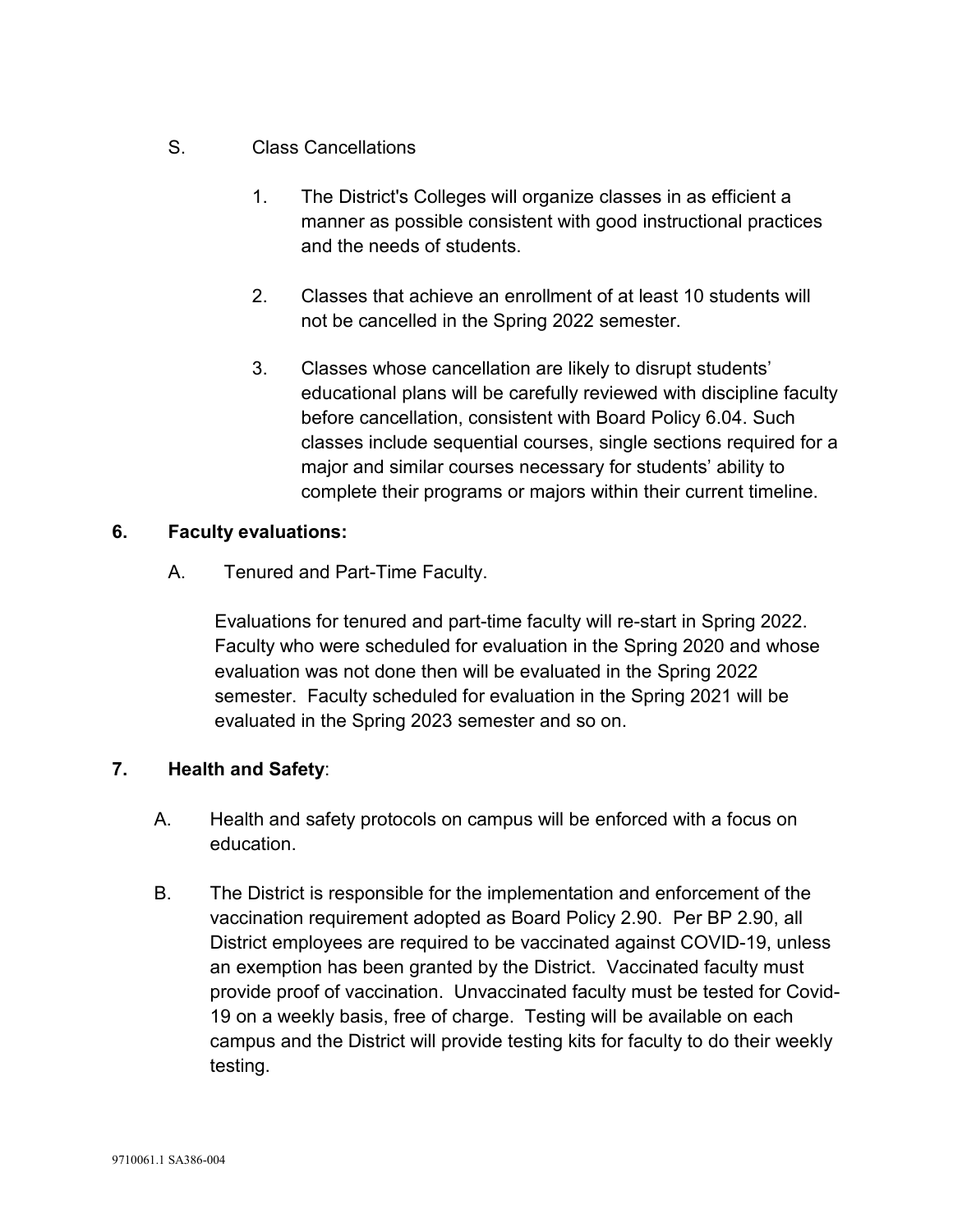- C. N95 masks will be available for faculty upon request. Surgical masks will be available to everyone (employees, students, community members) in all buildings.
- D. Faculty members concerned about the safety of their workspace may request an inspection, which will be provided. Faculty who work in spaces where ventilation and air circulation are found to be non-compliant with CalOSHA will be provided air purifiers with HEPA filters. The District will, when applicable and appropriate, utilize CDC guidelines as it relates to ventilation.
- E. The District will maintain a list of confirmed COVID-19 cases of employees and students where an exposure has occurred on District property; the list will be made accessible online. The list will include date(s), time frame (morning, afternoon, evening), campus(es), building(s), incident type, exposure risk level and action(s) taken by the District and it will be updated within 24 hours of the confirmation of an on-site case.
- **8**. The effects on working conditions of any further emergency action taken by the District shall be negotiated upon request by the AFT.
- **9.** Faculty teaching on the middle college or dual enrollment are subject to District's policy and the terms of this MOU.
- **10**. This MOU is valid through May 31, 2022. If the need for this MOU as it relates to COVID-19 extends beyond May 31, 2022, the parties will review and may extend this agreement with or without revisions. If either party requests to negotiate an MOU beyond May 31, 2022 negotiations will begin within a week after the initial proposal is submitted.

#### **11**. **Entire Agreement**

This MOU constitutes the entire agreement and understanding between the Parties regarding the effects of the District's emergency actions due to the coronavirus pandemic and decisions regarding recovery plans, except to the extent it expressly references and/or incorporates provisions of the CBA between the Parties. There are no other oral understandings, terms or conditions and neither party has relied upon any representation, express or implied, not contained in this Agreement. All prior understandings, terms, or conditions are deemed merged into this Agreement.